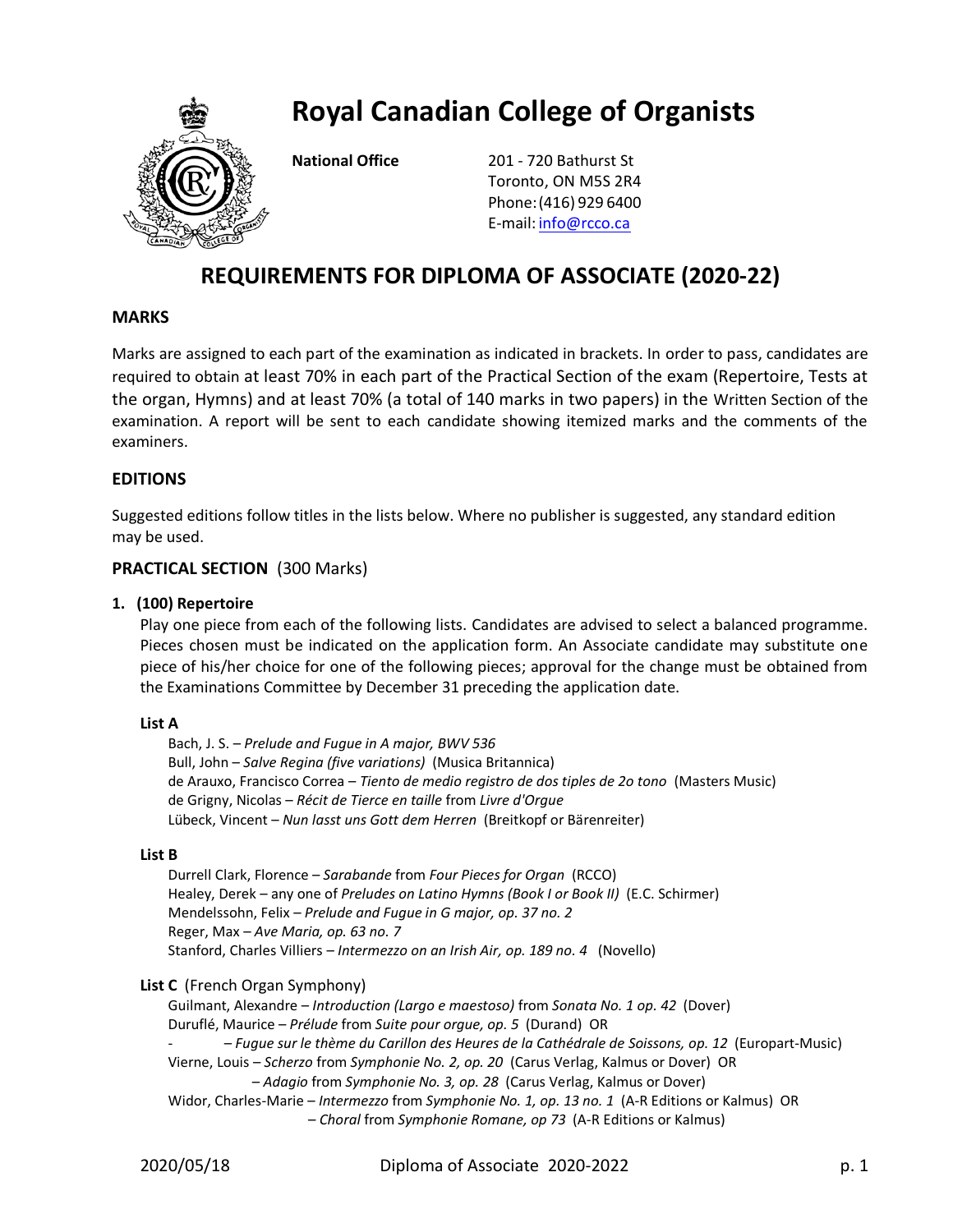# **PRACTICAL SECTION (cont'd)**

# **2. (100) Tests at the organ**

A preview time of 60 seconds for Sight Reading and Improvisation and 40 seconds for all other tests is permitted. For transposition tests, candidates may play the test once through in the original key prior to the 40 second preview time. Candidates are not permitted to write directly on the examination question sheet.

- a) **(25)** Play at sight a passage of organ music involving some change of registration.
- b) **(20)** Play at sight a passage of four-part vocal music written in open score using G and F clefs. The pedals are not to be used.
- c) **(20)** Harmonise a hymn-like melody of six to eight measures in length which could include primary modulation. Use of pedals is optional.
- d) **(15)** Transpose at sight a passage of music on two staves in the style of a hymn tune up or down a tone or semitone. Use of the pedals is optional.
- e) **(20)** Play a short passage of music (with pedals) and continue improvising in the same style for twelve to sixteen measures, including at least one modulation to a related key.

#### **3. (100) Hymns**

Play an introduction and all stanzas of two hymns as for congregational singing, demonstrating rhythmic control, sensitivity to the text, and effective registration. The candidate is to reharmonise the last stanza of each hymn and to play an interlude or extension of approximately four measures before or after the last stanza. The reharmonisation and the interval or extension may be written out in advance or taken from previously published material; it should contain significant new harmonic material. The candidate should be prepared to play all five hymns listed in the current Associate Examination Hymns leaflet (download from <https://rcco.ca/resources/PDFs/Exams/Requirements/Hymns%20ARCCO%202020-22.pdf>). One hymn will be chosen by the examiners, and the candidate will choose one of the remaining four hymns.